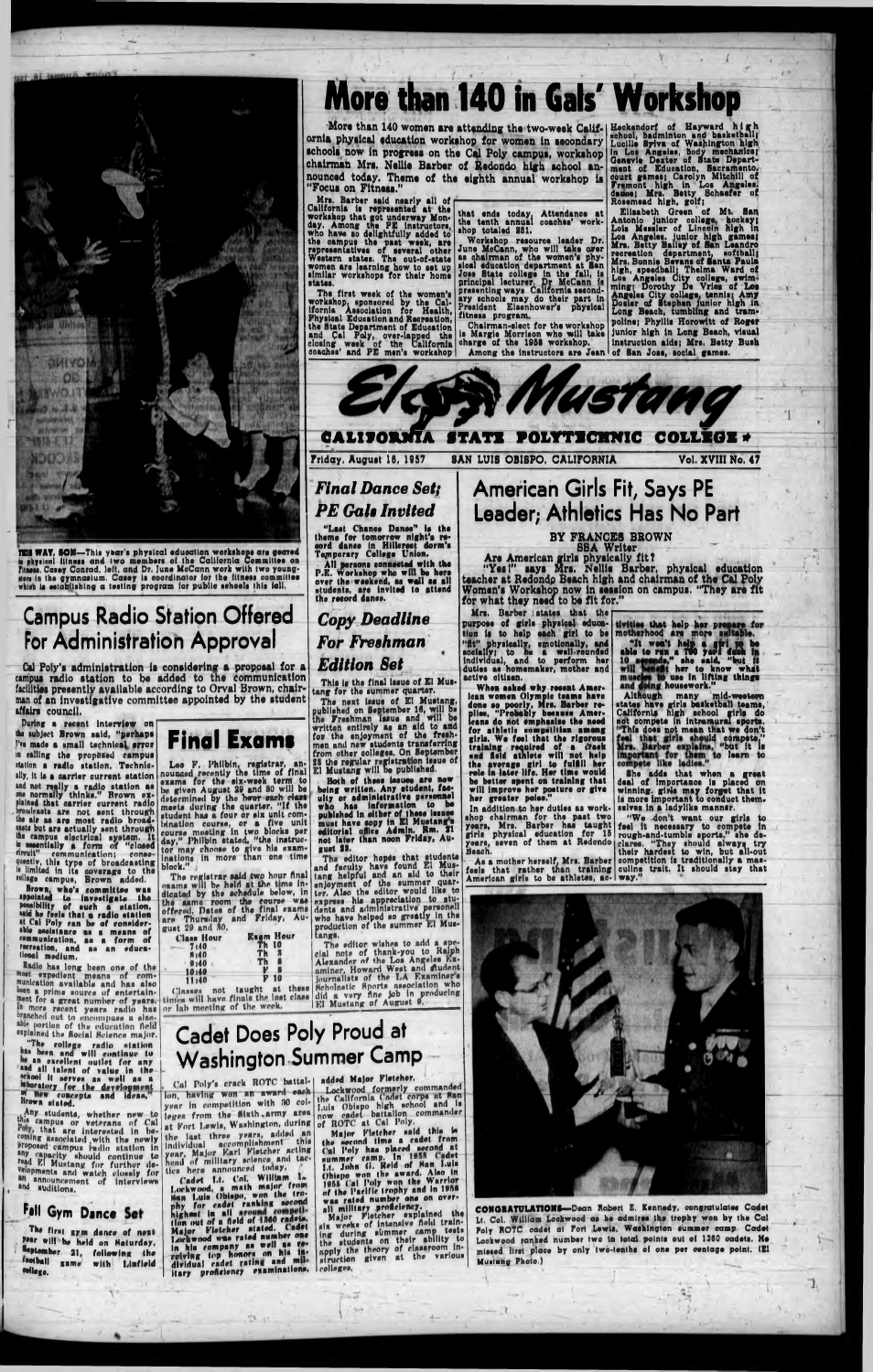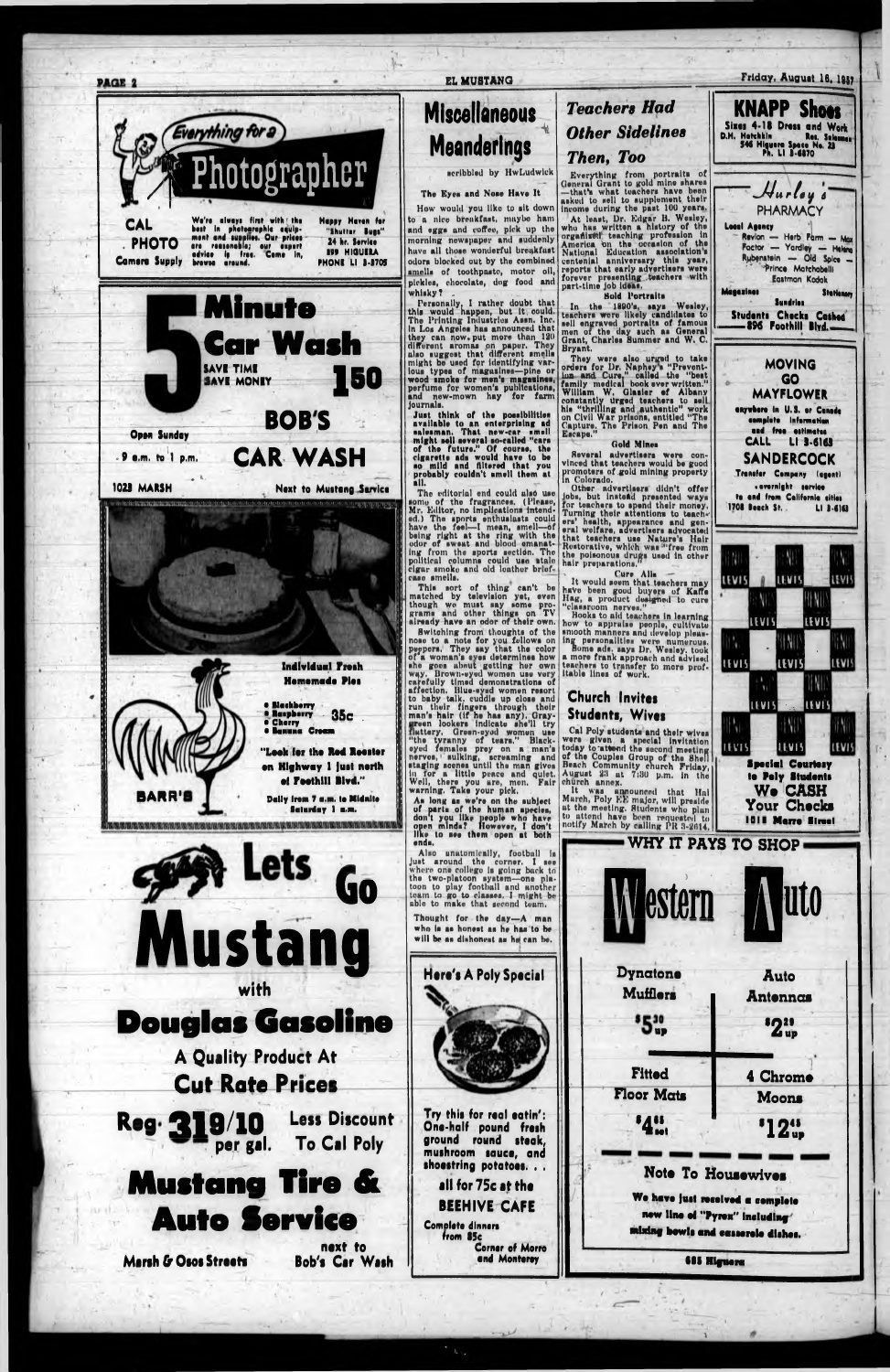## **Poly Faculty Judge**

 $\frac{74}{1}$ 



# **Best Athletes He Has Trained**